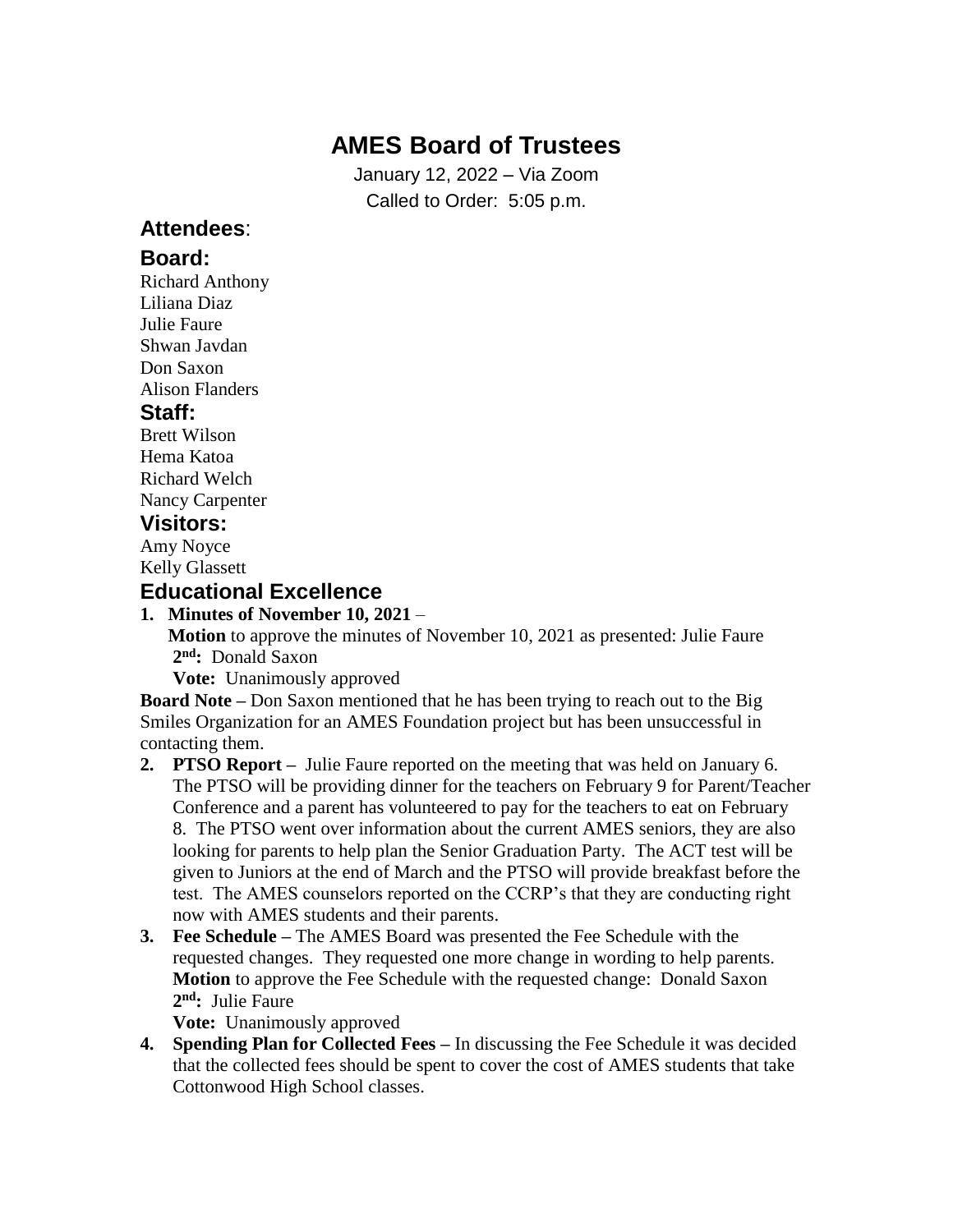### **Fiscal**

**1. November/December Fiscals -** Richard Welch discussed how the federal funding sources work. We spend the funds as the year moves along and the reimbursements come in from April through June.

 **Motion** to approve the November/December balance sheet: Donald Saxon **2 nd:** Julie Faure

**Vote:** Unanimously approved

# **Board Organization**

- **1. Trainings –** Shwan will forward a training schedule to other AMES Board members. Brett Wilson attended the Board training that was sponsored by the State Charter School Board. There are trainings also available on Youtube, Shwan will send out the link for those training videos. Equity training is an audit item.
- **2. By-law Amendment to Board Membership –** The AMES Board By-laws currently state that the 2 parent representatives should be the PTSO President and President- Elect. Being President-Elect and having to serve on the AMES Board seems to be a deterrent while trying to fill the PTSO President-Elect position. The Board would like to change the Board By-laws by having the PTSO President on the AMES Board and instead of the President-Elect, make the change that the other parent Board Member be a current PTSO member parent.

 **Motion** to approve the AMES Board By-law amendment as described: Julie Faure **2 nd:** Alison Flanders

**Vote:** Unanimously approved

# **Foundation**

## **AMES Mission**

**1. Calendar –** The AMES Board was given a list of upcoming important dates.

#### **Public Comment**

**Amy Noyce,** AMES teacher stated that she appreciates how the AMES Board works, she also mentioned that she felt like Parent/Teacher Conference would be safer online. **Kelly Glassett,** AMES teacher said that he appreciated the AMES Board and Brett Wilson. He felt like online school was a disaster and now he is seeing students get back in the groove.

**6:30 - Motion** to move to a closed session: Liliana Diaz **2 nd:** Julie Faure **Vote:** Unanimously approved

**6:42 – Motion** to open meeting: Richard Anthony **2 nd:** Liliana Diaz **Vote:** Unanimously approved